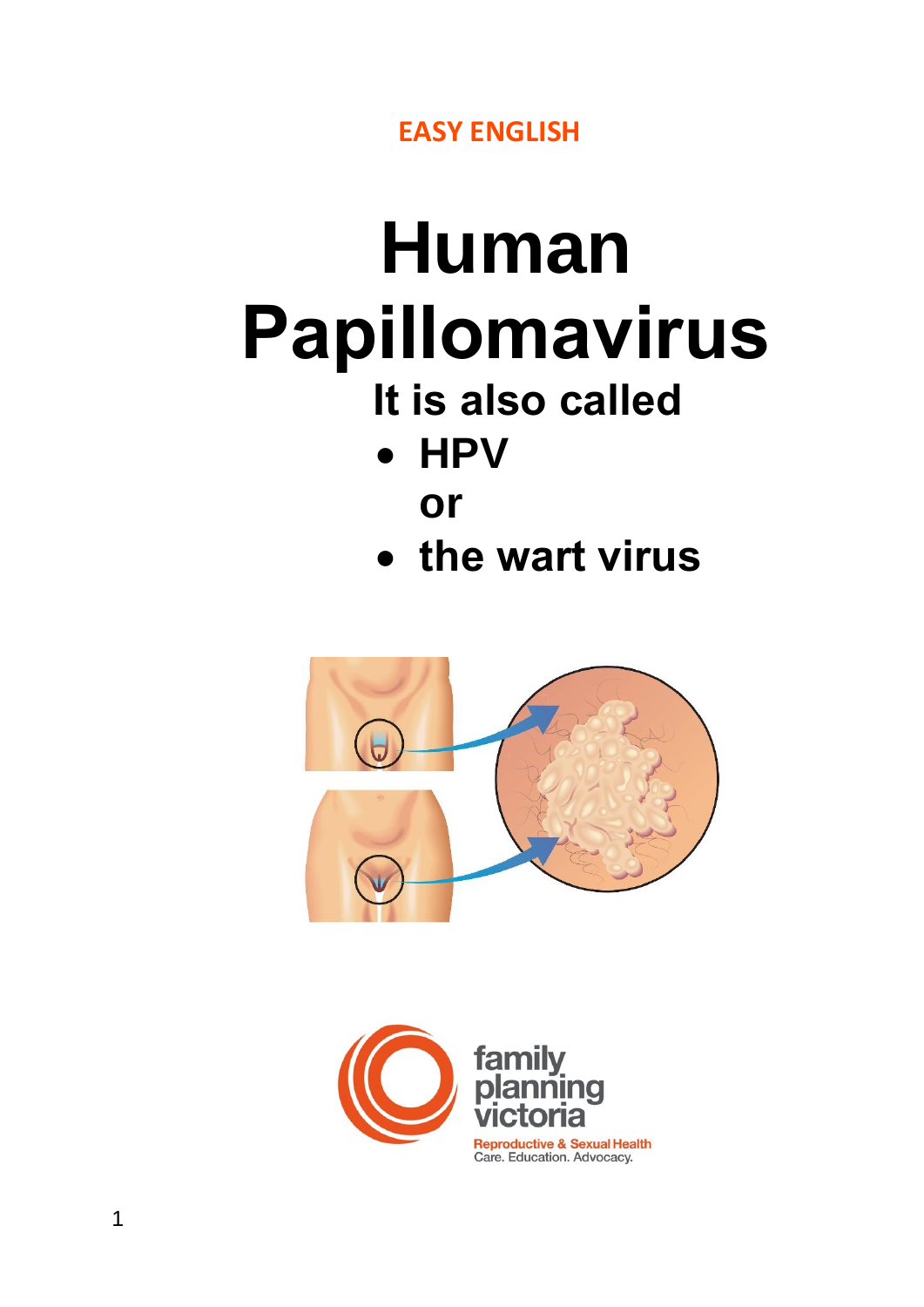

## **New words**



There may be words in this factsheet

- that are new to you and
- you may **not** know what they mean

**or**

- you may be unsure what they mean.
- We will make them **blue** the first time we
- use them.



Read about them in the

Family Planning Victoria Fact Sheet

**New Words to Know.**

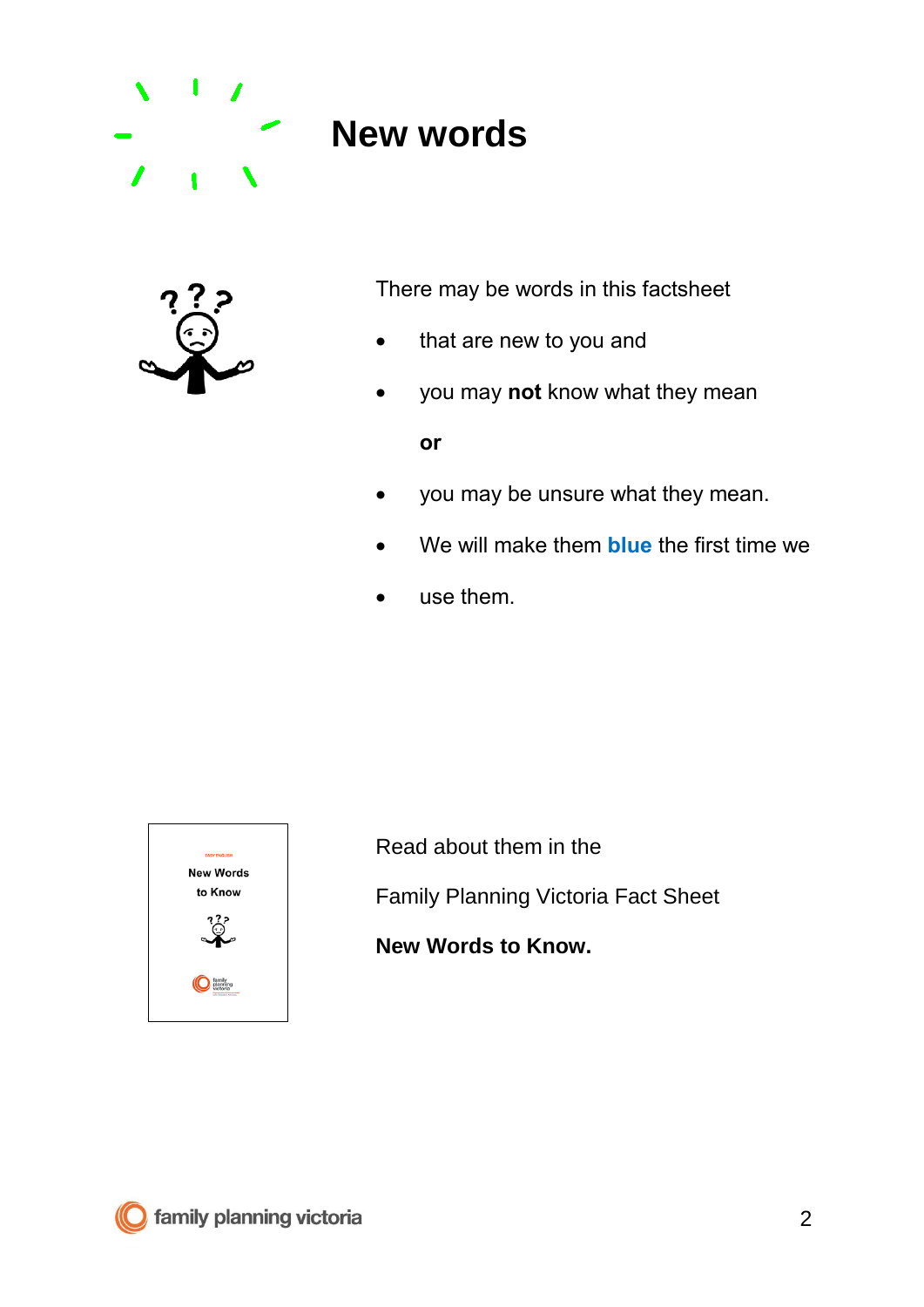

## **? What is HPV?**



HPV is a **virus**.

There are lots of different types of viruses.

A virus can make you sick.



Some types change the cells in the **cervix**.



Some types change the cells on your skin. This may show as a wart or lump on your skin.

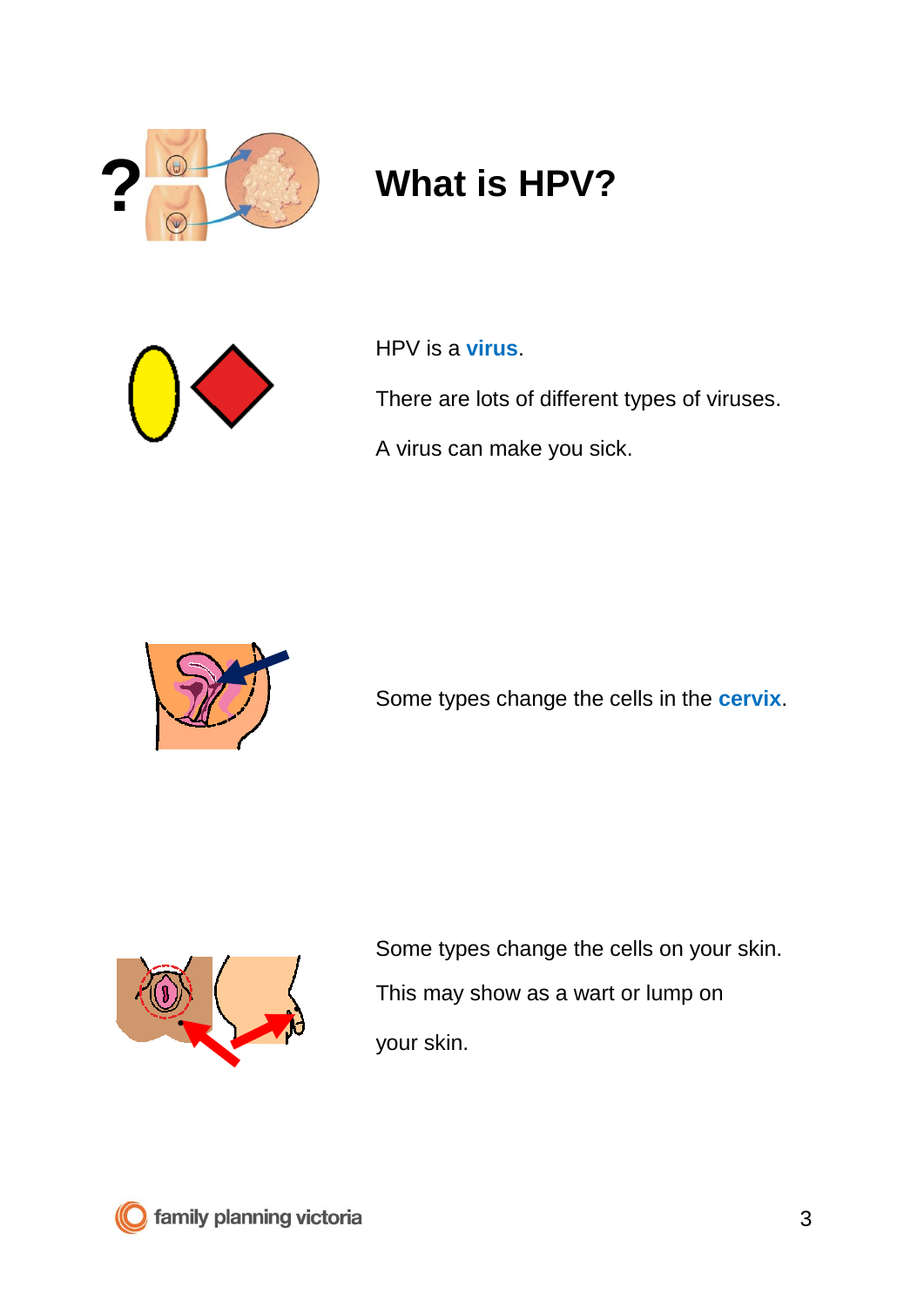



Warts may grow

- in your mouth
- around your
	- **vulva**
	- **penis**
	- **anus**

**or**

d.

the top of your leg.

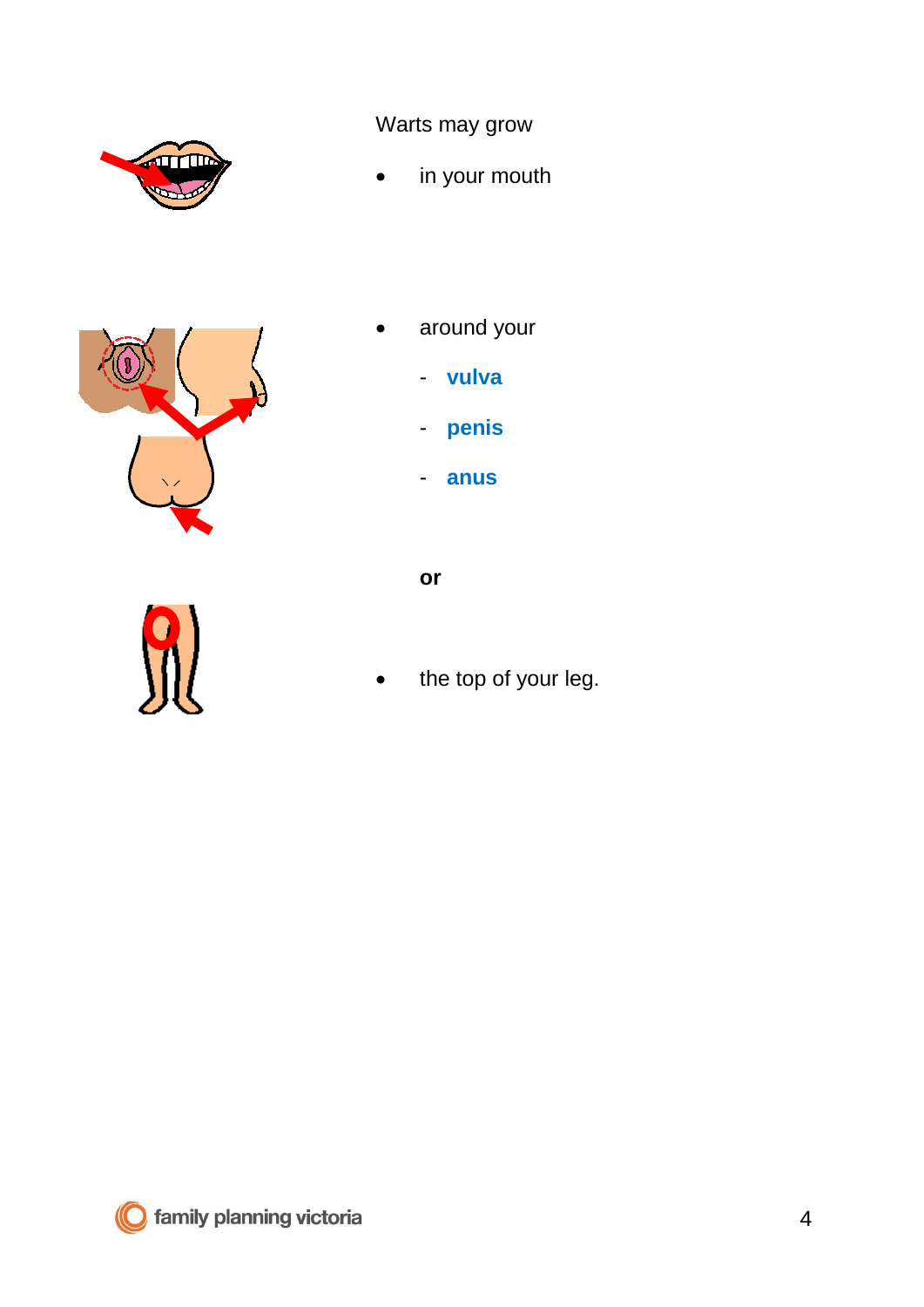**?**

## **How can I get HPV?**



Your mouth or skin needs to touch

someone who has HPV.

It can be when you touch **your** mouth or skin

### on **their**

- mouth
- anus
- penis

**or**

vulva.





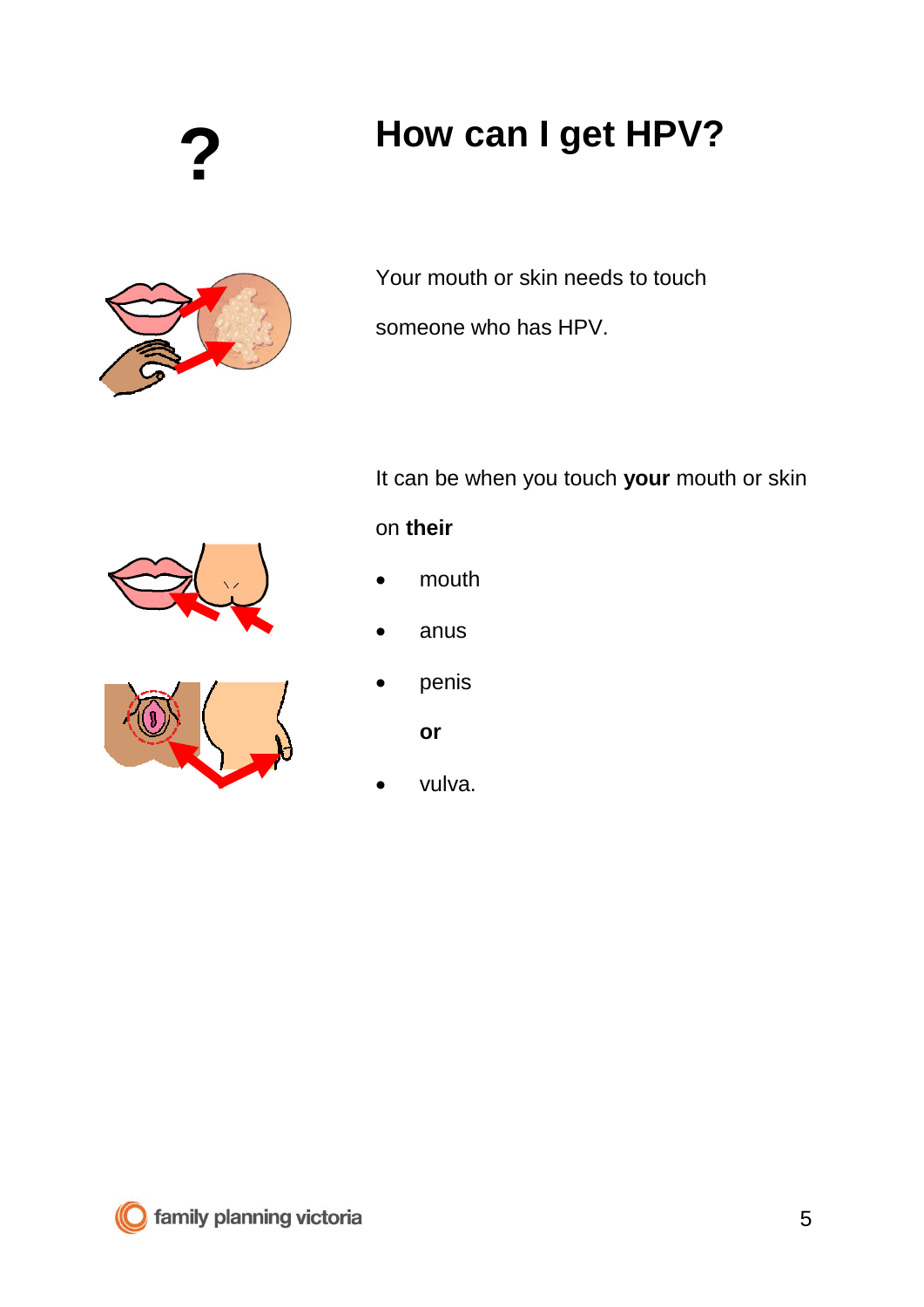

# **How can I tell if I**

## **have HPV?**



It is hard to tell if you have it. Most people do **not** feel sick.

Only some people get warts from HPV on their skin.

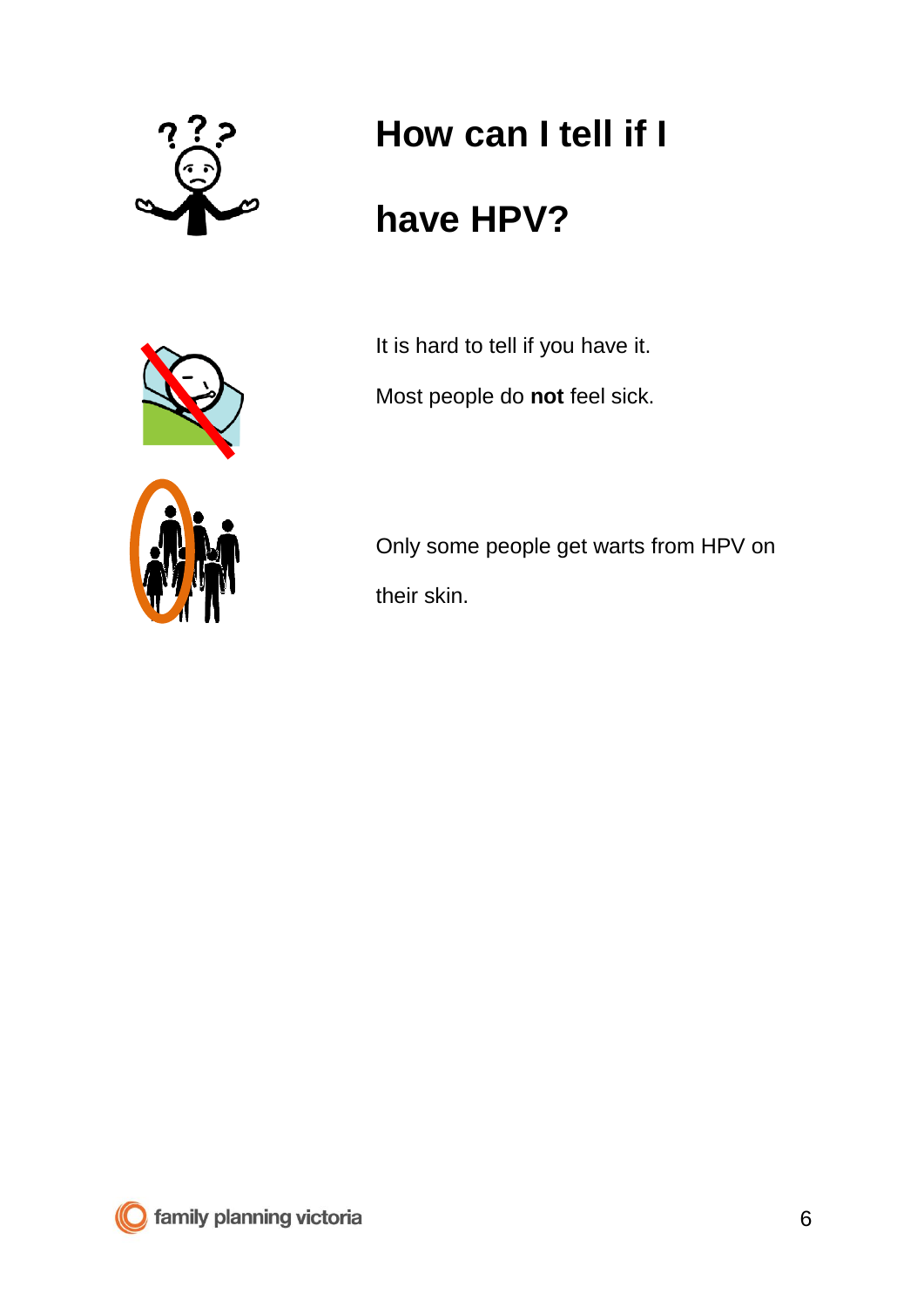

# **I think I have HPV. What do I do?**



Talk to your doctor or nurse.

They may need to look at **your**



- mouth
- anus



penis

**or**

• vulva.



The doctor or nurse can give you medicine. It can help get rid of the warts on your skin.

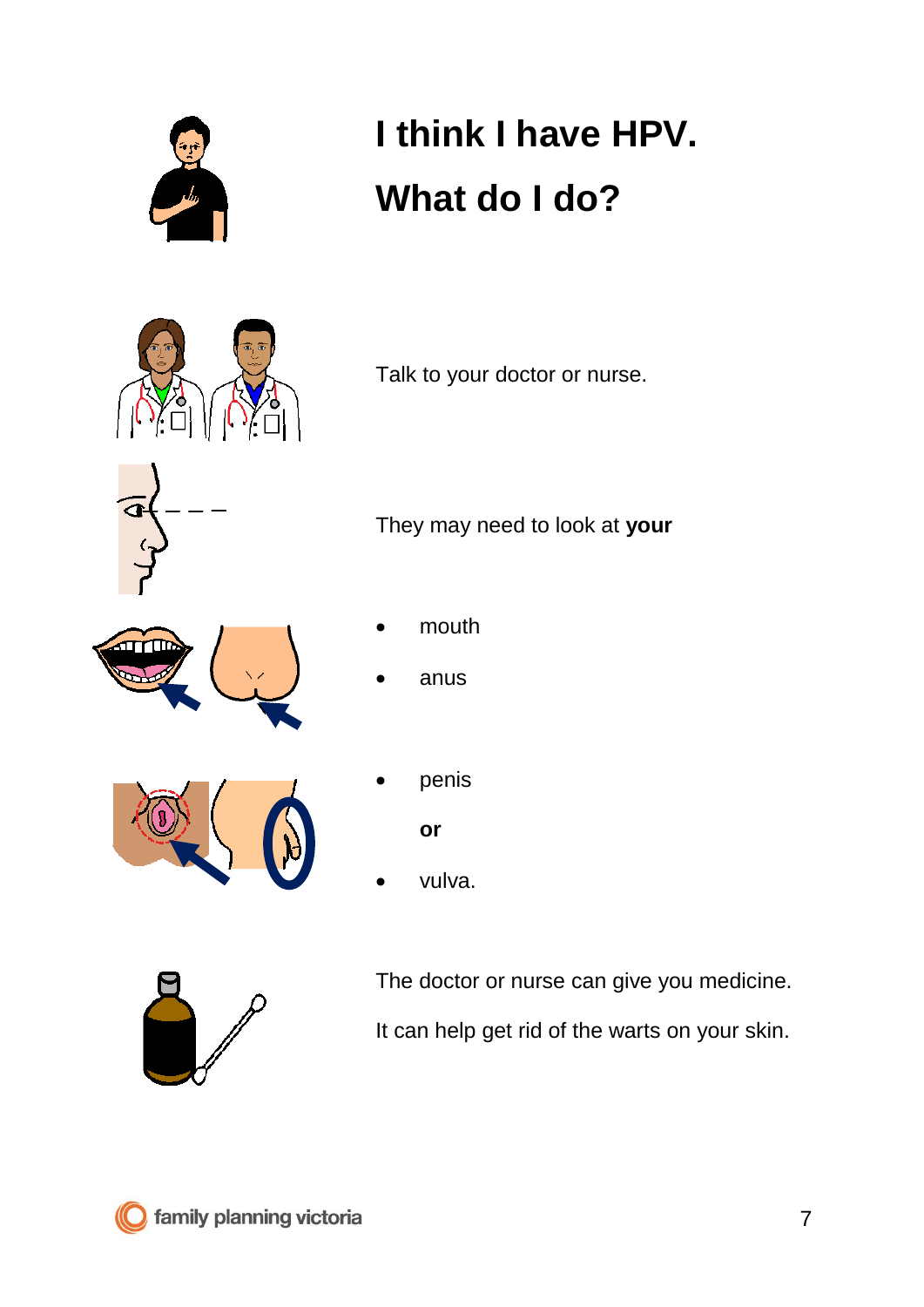



### **For people with a cervix**

You may need to do a test called

#### a **cervical screen**.

This used to be called a **pap smear**. The doctor or nurse will do the screen. Talk to your doctor or nurse about what they do.







## **How long will I have**

## **HPV?**

It can take a long time to go away.

Sometimes it

- can take many years to go away
- does **not** ever go away.

Talk to your doctor or nurse.

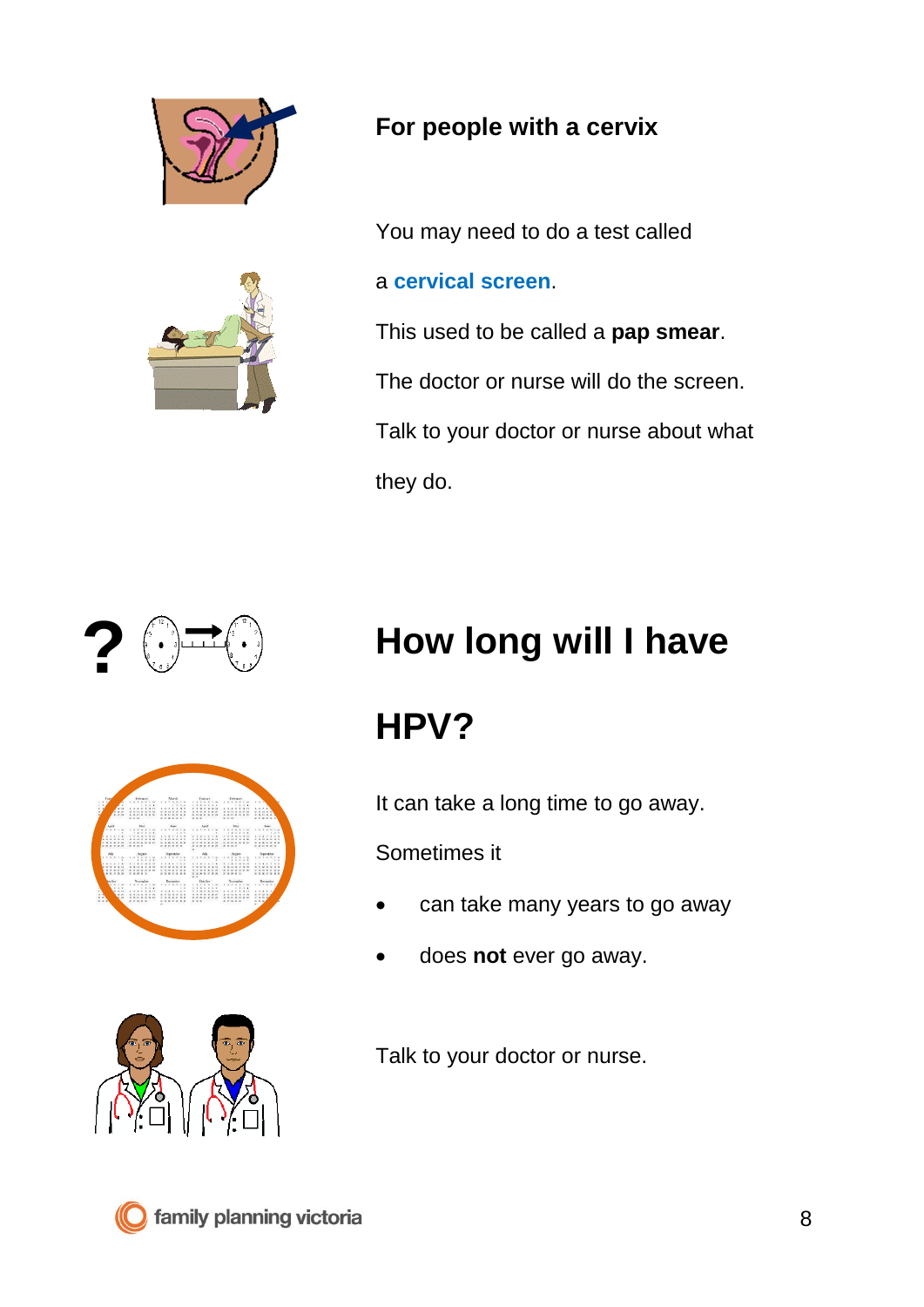

## **How can I be safer**

## **from HPV?**





Always use a

• condom

**or**

• dental dam.





Read about **Condoms** in the Family

Planning Victoria Fact Sheets

- **Contraception**
- **Contraceptive Options. What can I**

**choose?**

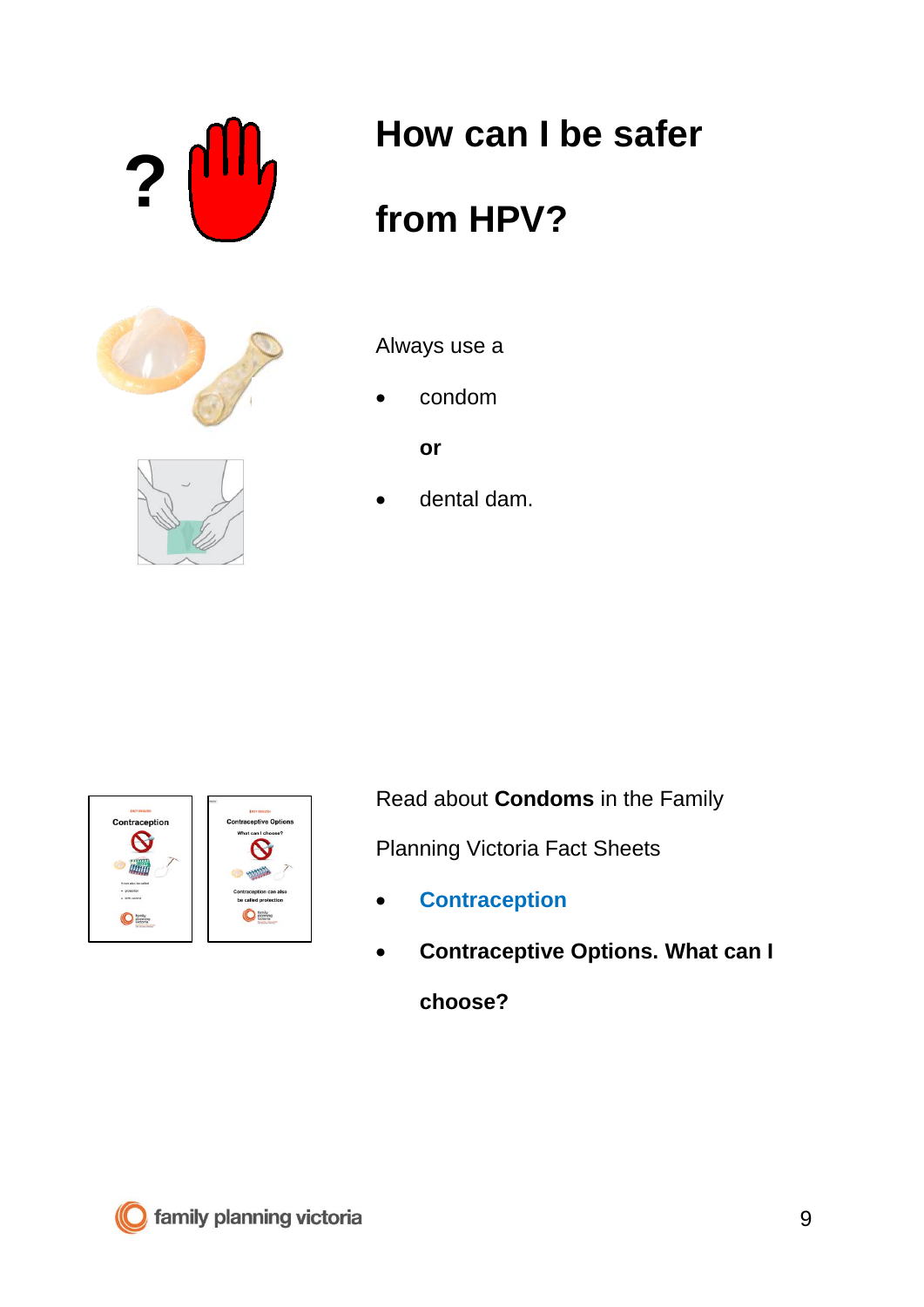

Use a condom when you put your penis in

- a mouth
- a vagina



• an anus.



Use a dental dam when there is a mouth on

- 
- a vulva

**or**

an anus.



Condoms and dental dams do help

**but**

**not** all the time.

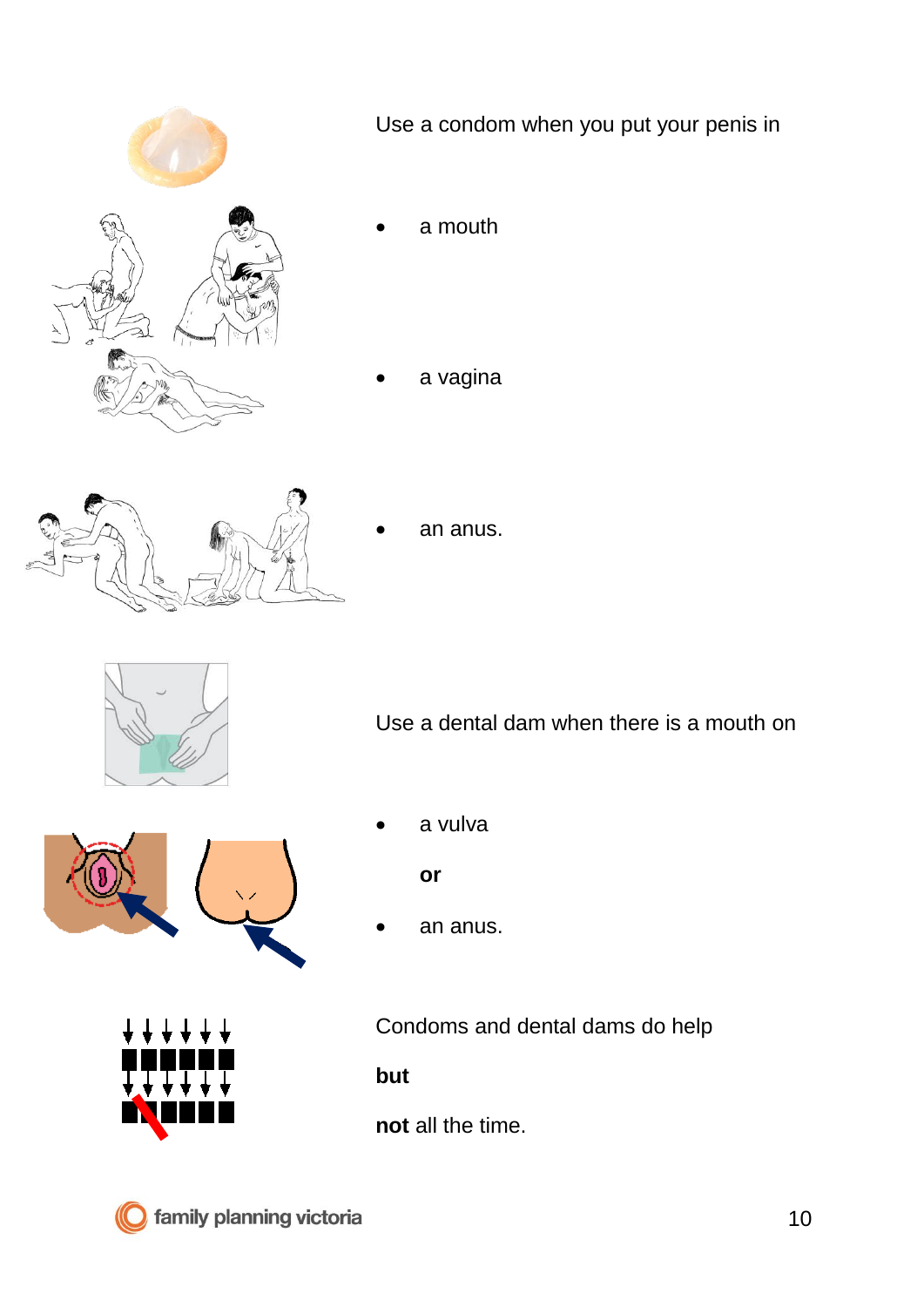



All young people can have a needle. It is to try to stop HPV.

Young people can have this needle. It is free

when you turn 12 or 13 at school

**or**

from your doctor or nurse up to the age of **20.**



Adults can also get the needle.



They may need to pay for the needle.

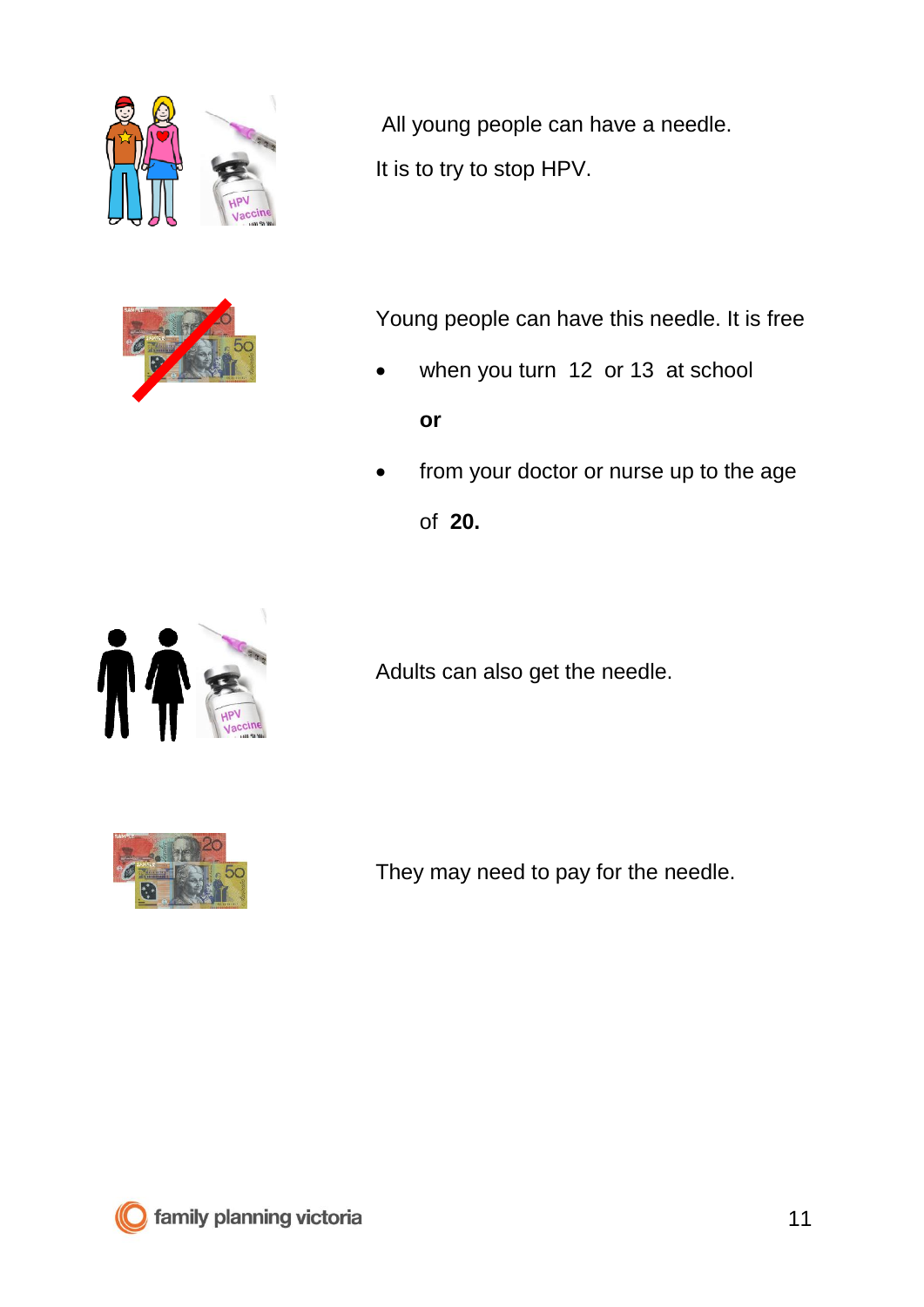



## **Any Questions?**

Ask your doctor or nurse.



Ask an adult you trust.